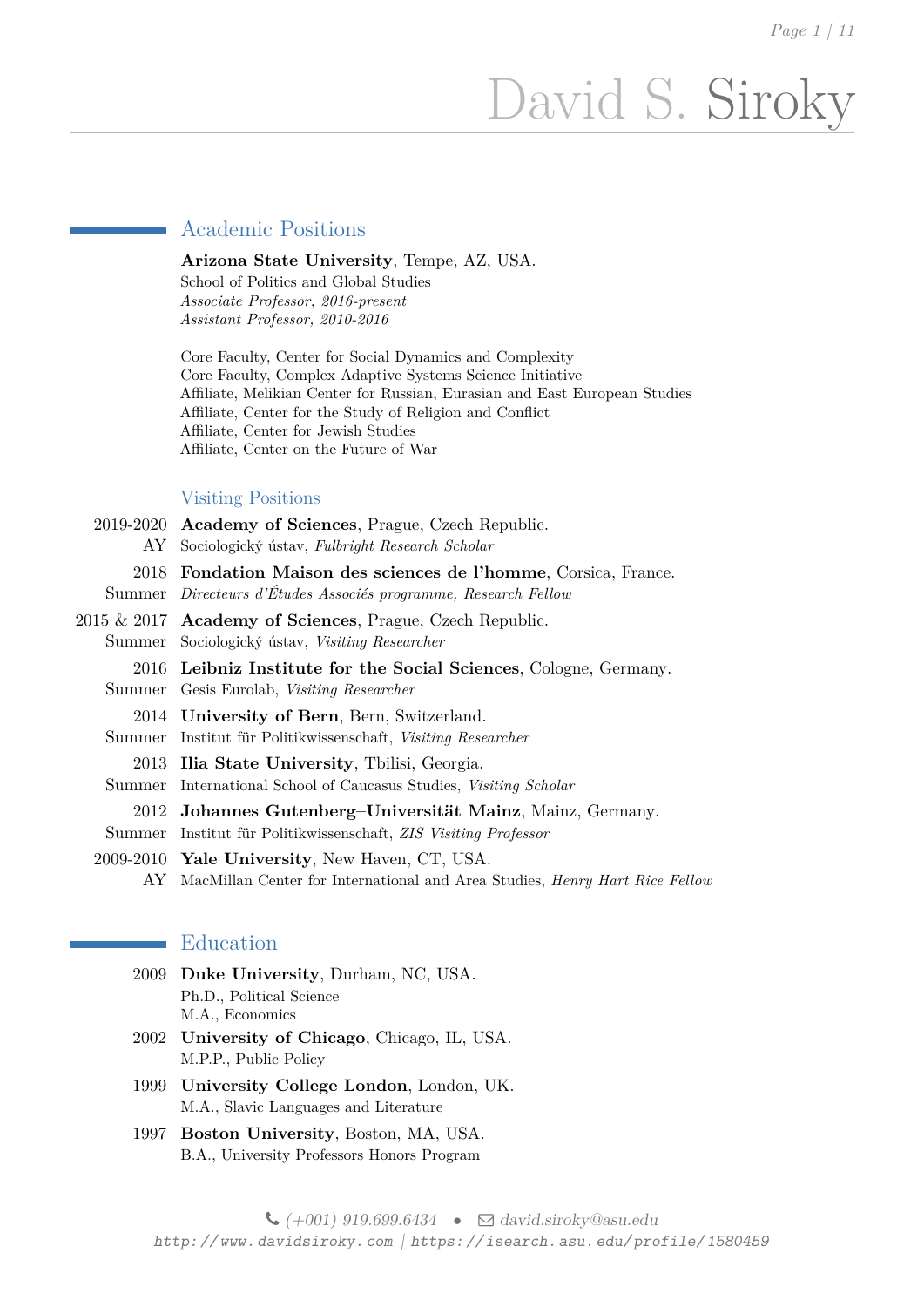# Research

## Books

B1. 2022 David S. Siroky, Valery Dzutsati and Lenka Bustikova, **Defection Denied: A Study of Civilian Support for Insurgency in Irregular War.** Cambridge Elements Series in Experimental Political Science. Cambridge University Press.

# *In progress*

- B2. Nicholas Sambanis and David S. Siroky, **Predicting Secession: Means, Motives and Mobilization.** Cambridge Elements Series in Political Economy. Cambridge University Press (Under contract).
- B3. Erin Jenne, Milos Popovic and David S. Siroky, **Clients, Rivals and Rogues: Three Logics of Major Power Side-taking in Regime Conflicts**. (Full draft completed, under consideration at Cambridge University Press).

## Peer-Reviewed Articles

- A37. 2022 Christopher W. Hale and David S. Siroky, 'Irredentism, Ethnicity, and Institutions' British Journal of Political Science, 52(): tbd.
- A36. 2022 Emil Aslan Souleimanov, David S. Siroky and Peter Krause, 'Kin Killing: Why Governments Target Family Members in Insurgency, and Why it Works', Security Studies. 31(): tbd.
- A35. 2022 David S. Siroky, Emil Aslan Souleimanov, Jean-François Ratelle and Milos Popovic, 'Purifying the Religion: An Analysis of Haram Targeting among Salafi Jihadi Groups', Comparative Politics. 54(3): tbd.
- A34. 2021 David S. Siroky, Milos Popovic and Nikola Mirilovic, 'Unilateral Secession, Great Power Contestation and International Recognition', Journal of Peace Research. 58(5):1049-1067.
- A33. 2021 David S. Siroky, Sean Müller, André Fazi and Michael Hechter, 'Containing Nationalism: Culture, Economics and Indirect Rule in Corsica', Comparative Political Studies. 54(6): 1023-1057.

*–Winner of the Deil S. Wright Best Paper Award, Federalism and Intergovernmental Relations Section, American Political Science Association. –Featured (in French) on ['DeFacto.Expert'](https://www.defacto.expert/2020/11/10/controle-politique-notabiliaire-versus-nationalisme-corse/?lang=fr)*

*–Featured on ['Fondation Maison des sciences de l'homme'](https://www.fmsh.fr/en/international/31101)*

- A32. 2021 Nikola Mirilovic and David S. Siroky, 'International Recognition, Religion and the Status of Western Sahara', Acta Politica. 56(3): 548-566.
- A31. 2020 David Aprasidze and David S. Siroky, 'Technocratic Populism in Hybrid Regimes: Georgia on my Mind and in My Pocket', Politics and Governance. 8(4): 580-589.
- A30. 2020 David S. Siroky, Carolyn Warner, Gabrielle Crawford, Anna Berlin and Steven Neuberg, 'Grievances and Rebellion: Comparing Relative Deprivation and Horizontal Inequality', Conflict Management and Peace Science. 37(6): 694-715.
- A29. 2020 Lenka Bustikova, David S. Siroky, Saud Alashri and Sultan Alzahari, 'Predicting Partisan Responsiveness: A New Probabilistic Time Series Text Mining Approach', Political Analysis. 28(1): 47-64.
- A28. 2019 Giorgi Gvalia, Bidzina Lebanidze and David S. Siroky, 'Neoclassical Realism and Small States: Systemic Constraints and Domestic Filters in Georgia's Foreign Policy', East European Politics. 35(1): 21-51.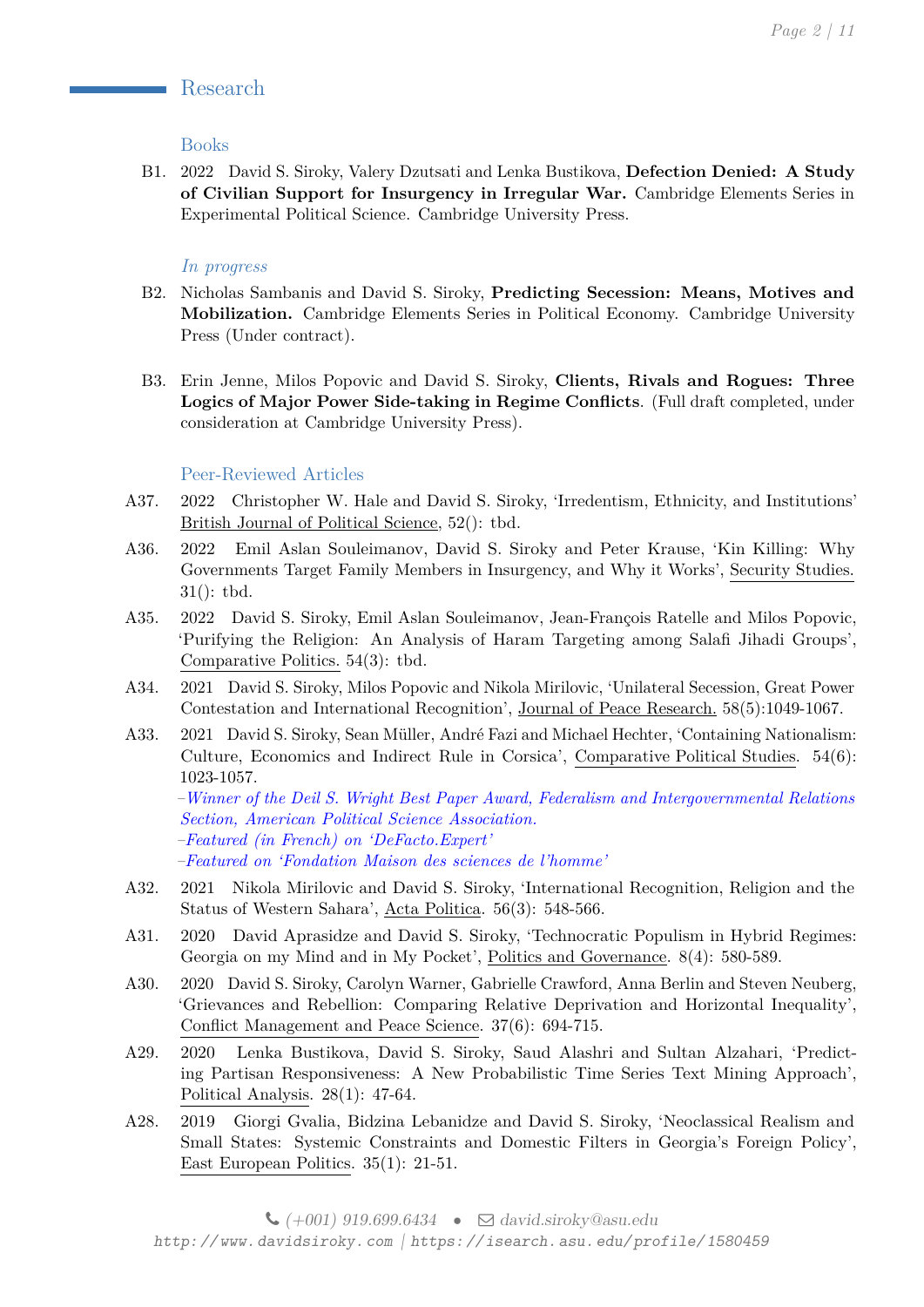- A27. 2019 Emil Aslan Souleimanov, Namig Abbasov and David S. Siroky, 'Frankenstein in Grozny: Cracks in the Foundation of Kadyrov's Rule', Asia Europe Journal. 17(1): 87-103.
- A26. 2018 Namig Abbasov and David S. Siroky, 'Joining the Club: Explaining Alliance Preferences in the South Caucasus', Caucasus Survey. 6(3): 252-267. *–Winner of the Open Science Foundation Preregistration Challenge Prize.*
- A25. 2017 David S. Siroky and Christopher W. Hale, 'Inside Irredentism: A Global Analysis', American Journal of Political Science. 61(1): 117-128. *–Included later in Virtual issue of highly-cited articles on 'major issues in democracy and governance today'.*
- A24. 2017 David S. Siroky, Alan J. Simmons and Giorgi Gvalia, 'Bourbon or Vodka? Foreign Policy Preferences toward Russia and the US in Georgia', Foreign Policy Analysis. 13(2): 500-518.
- A23. 2017 Petra Guasti, David S. Siroky and Daniel Stockemer, 'Judgment without Justice: On the Efficacy of the European Human Rights Regime', Democratization. 24(2): 226-243.
- A22. 2017 Nikola Mirilovic and David S. Siroky, 'International Recognition and Religion: A Quantitative Analysis of Kosovo's Contested Status', International Interactions. 43(4): 668- 687.
- A21. 2017 David S. Siroky, Sean Mueller and Michael Hechter, 'Cultural Legacies and Political Preferences: The Failure of Separatism in the Swiss Jura', European Political Science Review. 9(2): 303-327.

*––Featured on the London School of Economics Blog [https: // blogs. lse. ac. uk/ europpblog/ 2021/ 03/ 31](https://blogs.lse.ac.uk/europpblog/2021/03/31)*

- A20. 2016 Emil Aslan Souleimanov and David S. Siroky, 'Random or Retributive? Indiscriminate Violence in the Chechen Wars', World Politics. 68(4): 677-712.
- A19. 2016 David S. Siroky, Sean Mueller and Michael Hechter, 'Centre-Periphery Bargaining in the Age of Democracy', Swiss Political Science Review. 22(4): 439-453.
- A18. 2016 David S. Siroky and Michael Hechter, 'Ethnicity, Class and Civil War: The Role of Hierarchy, Segmentation and Crosscutting Cleavages', Civil Wars. 18(1): 91-107. –Reprinted in *Rational Choice Sociology: Essays on Theory, Collective Action and Social Order*, ed. Michael Hechter, Edward Elgar, 2019.
- A17. 2016 Valery Dzutsati\*, David S. Siroky and Khasan Dzutsev, 'The Political Economy of Support for Sharia', Politics and Religion. 9(4): 695-719.
- A16. 2016 David Muchlinski, David S. Siroky, Jingrui He and Matthew Kocher, 'Comparing Random Forest with Logistic Regression for Predicting Class-Imbalanced Civil War Onset Data', Political Analysis. 24(1): 87-103.
- A15. 2016 David S. Siroky, 'The Sources of Secessionist War: The Interaction of Local Control and Foreign Forces in Post-Soviet Georgia', Caucasus Survey 4(1): 63-91.
- A14. 2016 David S. Siroky and Ceyhun Mahmudlu, 'E Pluribus Unum? Ethnicity, Islam and the Construction of Identity in Azerbaijan', Problems of Post-Communism. 63(2): 94-107.
- A13. 2015 David S. Siroky and Valery Dzutsati, 'The Empire Strikes Back: Ethnicity, Terrain and Indiscriminate Violence in Counterinsurgencies', Social Science Quarterly, 96(3): 807-829.
- A12. 2015 Saud Al-Ashri, Sultan Alzahrani, Lenka Bustikova, David S. Siroky and Hasan Davulcu, 'What Animates Political Debates? Analyzing Ideological Perspectives between Opposing Parties', Proceedings of the ASE-IEEE Social Computing, *(SocialCom-15)*, Stanford, CA.
- A11. 2015 Nikola Mirilovic and David S. Siroky, 'Two States in the Holy Land? International Recognition and the Israeli-Palestinian Conflict', Politics and Religion, 8(2): 263-285.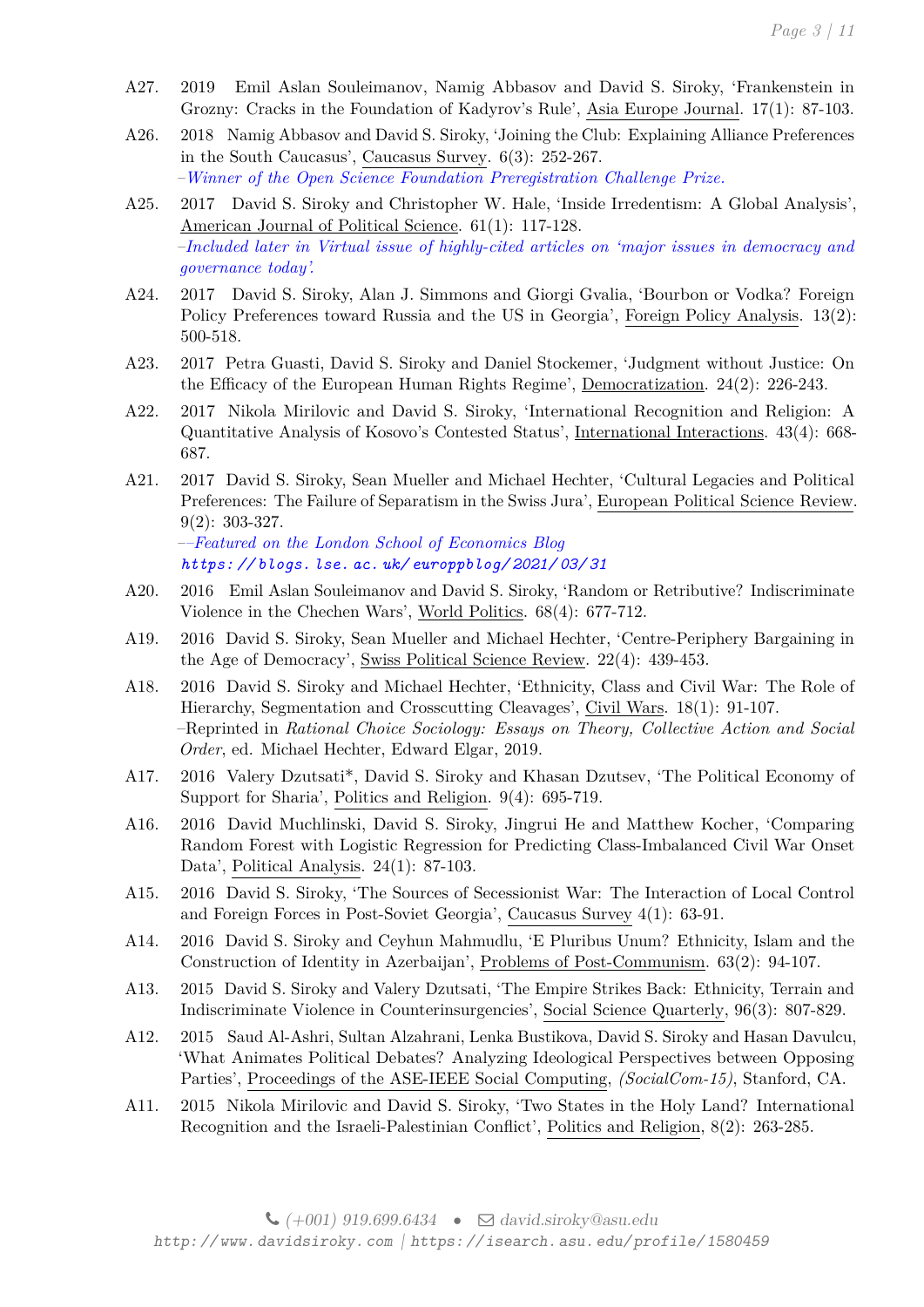- A10. 2015 David S. Siroky and John Cuffe, 'Lost Autonomy, Nationalism and Separatism', Comparative Political Studies, 48(1): 3-34. *–Otto Klineberg Award for best article on intercultural or international relations, American Psychological Association, Honorable Mention. Awarded in 2017.*
	- A9. 2014 David S. Siroky and Hans-Joerg Sigwart, 'Principle and Prudence: Rousseau on Private Property and Inequality', Polity, 46(3): 381-406.
	- A8. 2014 Idean Salehyan, David S. Siroky and Reed Wood, 'External Rebel Sponsorship and Civilian Abuse: A Principal Agent Analysis of Wartime Atrocities', International Organization, 68(3): 633-661.
	- A7. 2013 David S. Siroky, Valeriy Dzutsev and Michael Hechter, 'The Differential Demand for Indirect Rule: Evidence from the North Caucasus', Post-Soviet Affairs, 29(3): 268-286.
	- A6. 2013 Giorgi Gvalia, David S. Siroky, Bidzina Lebanidze and Zurab Iashvili, 'Thinking Outside the Bloc: Explaining the Foreign Policies of Small States', Security Studies, 22(1): 98-131.
	- A5. 2012 David S. Siroky and Valery Dzutsati, 'Rational or Reckless? Georgia's Zugzwang in the Caucasus', Nationalities Papers, 40(3): 303-314.
	- A4. 2012 David S. Siroky, 'Each Man for Himself? Rival Theories of Alliance Economics in the Early State System', Defence and Peace Economics, 23(4): 321-330.
	- A3. 2012 Jason Guss and David S. Siroky, 'Living with Heterogeneity: Bridging the Ethnic Divide in Bosnia and Beyond', Comparative Sociology, 11(3): 304-324.
	- A2. 2011 David S. Siroky and Davit Aprasidze, 'Guns, Roses and Democratization: Huntington's Secret Admirer in the Caucasus', Democratization, 18(6): 1227-1245.
	- A1. 2009 David S. Siroky, 'Navigating Random Forests and Advances in Algorithmic Modeling', Statistics Surveys, 3: 147-163.

# Book Chapters, Editor-Reviewed Articles, Symposia and Other

- C9. 2023 Erin Jenne and David S. Siroky, 'Proxy Wars and Great Power Conflict' in *The Routledge Handbook of Proxy Wars*, Ed. Moghadam Assaf, Michel Wyss and Vladimir Rauta, Routledge, tbd.
- C8. 2022 Nicholas Sambanis and David S. Siroky, 'The Lifecycle of Secession' in *Routledge Handbook on Self-determination and Secession*, Ed. A. Pavkovic, P. Radan and R. Griffiths, Routledge, tbd.
- C7. 2021 David S. Siroky and Namig Abbasov, 'Secession and Secessionist Movements' in *Oxford Bibliographies in Political Science*, Ed. Sandy Maisel., Oxford University Press, tbd.
- C6. 2021 Erin Jenne, Milos Popovic and David S. Siroky, 'Great Power Conflict and Proxy Wars', International Studies Review. in 'Forum: Conflict Delegation in International Relations', tbd.
- C5. 2018 David Muchlinski, David S. Siroky, Jingrui He and Matthew Kocher, 'Seeing the Forest through the Trees', Political Analysis. 27(1): 111-113.
- C4. 2015 David Muchlinski and David S. Siroky, 'Identity Politics on the World Stage' in *Encounters with World Affairs: An Introduction to International Relations*, Ed. E. Kavalski, Ashgate, 295-310.
- C3. 2012 John Cuffe and David S. Siroky, 'Paradise Lost: Autonomy and Separatism in the Caucasus' in *Separatism in Europe and Asia*, Eds. J.P. Casteban and A. Pavković, Routledge, 37-53.
- C3. 2011 David S. Siroky, 'Explaining Secession' in A. Pavković and P. Radan (Eds.), *Research Companion on Secession*, Ashgate, 45-80.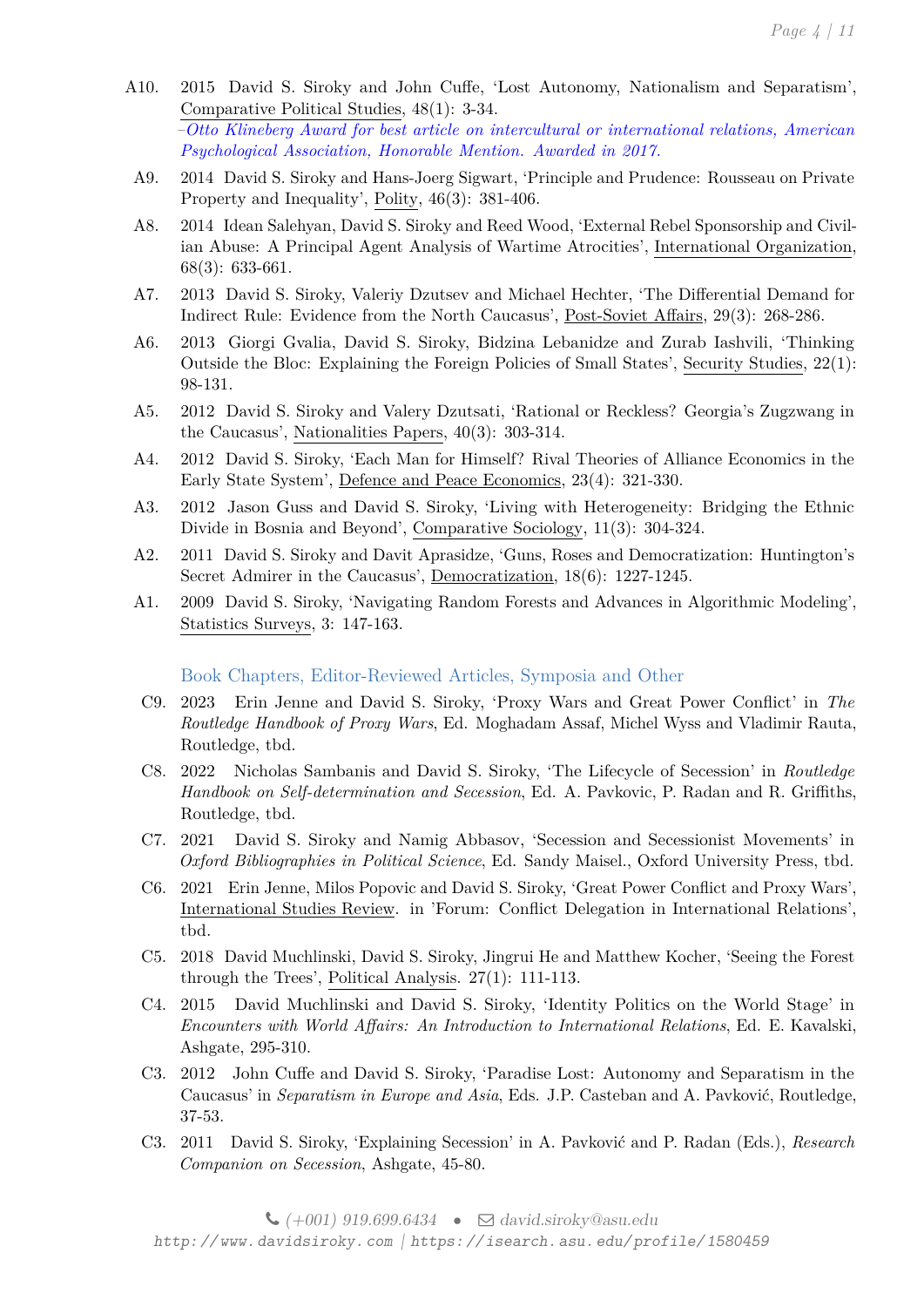- C2. 2012 Yoav Gortzak and David S. Siroky, 'Prometheus Bound? Indigenous Forces and Third-Party State Building,' Ethnopolitics, 11(1): 101-104. (Symposium)
- C1. 2010 Davit Aprasidze and David S. Siroky, 'Frozen Transitions and Unfrozen Conflicts,' Yale Journal of International Affairs, 5: 121-136.

# Grants, Fellowships and Awards

#### External Awards

–NCEEER (National Council for Eurasian and East European Research), Research Grant, \$20,000, [co-PI at 25% with P.I. Lenka Bustikova, 75%], (2021-2023).

–Fulbright Scholar, Academy of Sciences, Prague, Czech Republic (2019-2020).

–Open Science Foundation (OSF), Winner of the Preregistration Challenge Prize (2018) for 'Joining the Club: Explaining Alliance Preferences in the South Caucasus'.

–American Political Science Association, Winner of the Deil S. Wright Best Paper Award from the Federalism and Intergovernmental Relations Section (2018) for 'Containing Nationalism: Culture, Economics and Indirect Rule in Corsica'.

–Fondation Maison des sciences de l'homme, Directeurs d'Études Associés programme, France, Research Fellowship (2018).

–American Psychological Association, Otto Klineberg Award for best article on intercultural or international relations (2017) for 'Lost Autonomy, Nationalism and Separatism', Honorable Mention (2017).

–National Science Foundation, Interdisciplinary Behavioral and Social Sciences #1416900, \$979,229, [Carolyn Warner P.I. (40%, Political Science), David Siroky, co-P.I. (30%)] and Steven Neuberg, co-P.I. (30%, Psychology) (2014-2018). \*Top NSF Grants in Arizona 2015.  $\#1/25$  in social sciences and  $\#9/25$  in all fields.

–IREX, Title VIII Grant for International Research, (2013).

–Johannes Gutenberg University-Mainz, Germany, Zentrum für Interkulturelle Studien Fellowship, (2012).

–U.S. Department of State, U.S. Embassy in Tbilisi Georgia, University Research Program, DOS#GE800-10-GR-115, \$249,847, [David Siroky, P.I.] (2010-2012).

As Student U.S. Institute of Peace, Jennings Randolph Peace Scholar

OSCE Secretariat, Main Archive, Researcher in Residence U.S. Dept. of Education, Foreign Language Area Studies Fellowships (4x) Horowitz Foundation for Social Policy, Research Grant Institute for Humane Studies, Hayek Fund for Scholars Fulbright Fellowship, Prague, Czech Republic Earhart Foundation, Earhart Fellowship EITM (Empirical Implications of Theoretical Models) Scholarship, Duke University British Association of Slavonic and East European Studies, Research Award School of Slavonic and East European Studies, London, Poetry Translation Prize Elie Wiesel Foundation, Essay Prize, Accessit Edmonds Foundation, Edmonds Essay Prize

#### Internal Awards

As Faculty Institute for Social Science Research, Seed Fund (w/ PI Lenka Bustikova, 2021) ASU Melikian Center Research Fund, Small Award (2018) ASU Center for Religion and Conflict, Seed Fund (2018)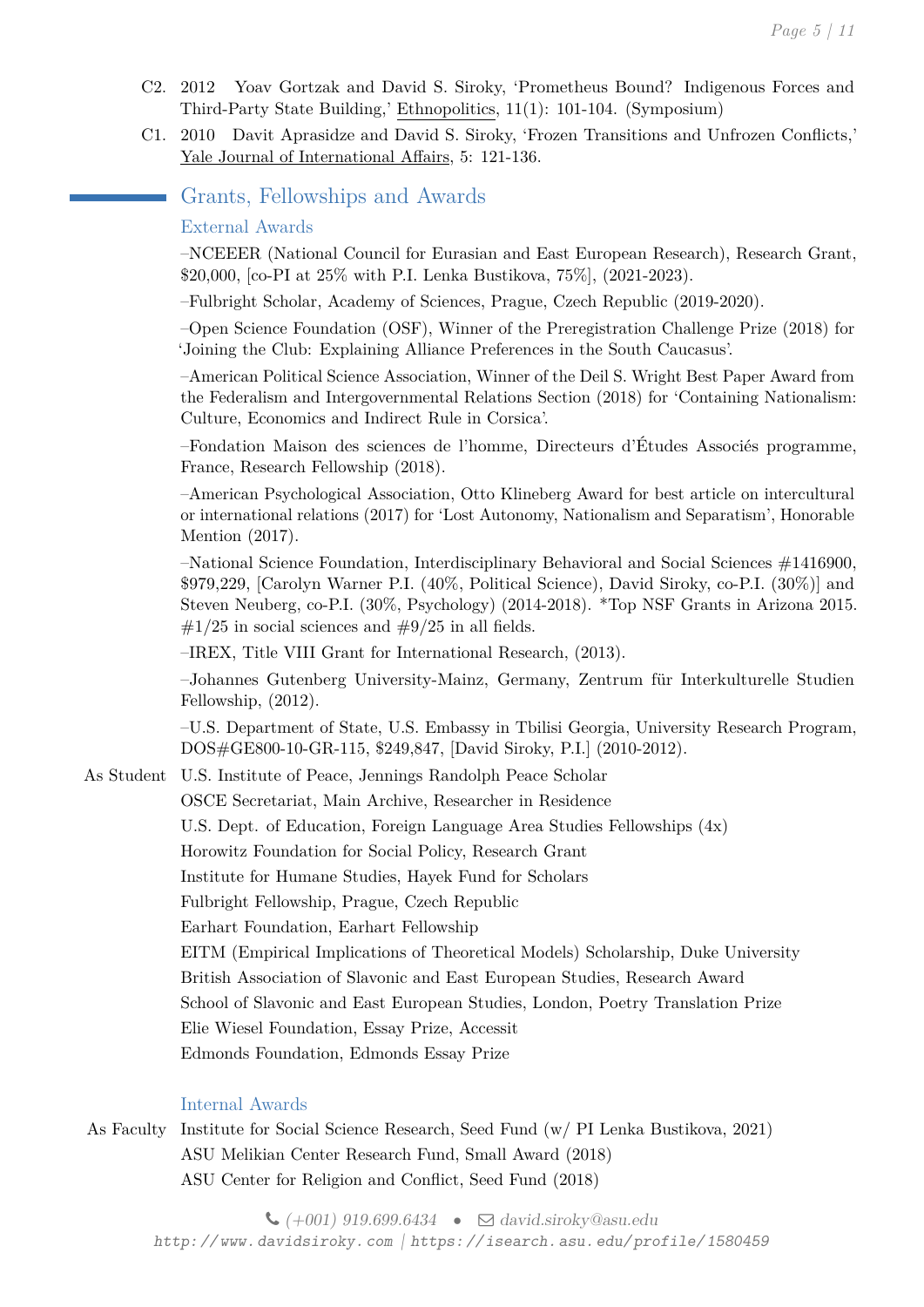ASU Barrett Honors College, Bidstrup Fellowship, (w/ u-grad Noah Briggs, 2016-17) ASU Center for Religion and Conflict, Seed Fund (w/ Lenka Bustikova, 2015) ASU School of Politics and Global Studies, Seed Fund (w/ Lenka Bustikova, 2015) ASU Melikian Center Research Fund, Small Award (2014) ASU Institute for Social Science Research, Seed Fund (w/ Michael Hechter, 2013) ASU Center for the Study of Religion and Conflict, Seed Fund (2013) ASU Institute for Social Science Research, Seed Fund (2012) ASU Center for the Study of Religion and Conflict, Hardt-Nickachos Fund (2012) ASU Melikian Center Research Fund, Small Award (2011) As Student Duke University, Center for European Studies, Research Grant Duke University, Center for International Studies, Research Grant Duke University, Center for Slavic and East European Studies, Research Grant Duke University, Provost's Dissertation Fellowship Duke University, Program on Democracy, Institutions and Political Economy Institute for Qualitative Research Methods (IQRM) Scholarship Friedrich-Alexander-University, Erlangen Fellowship Humboldt University, R. Taylor Cole Fellowship University of Chicago, I.B. Harris Fellowship (full-tuition and stipend) University of Chicago, National Opinion Research Council, NORC Fellowship Boston University, Honors Prog., The Director's Award for Promising Scholar Boston University, Honors Prog., Alumni Fndtn Award for Distinguished Thesis Boston University, Foreign Policy Paper Prize

#### Talks

#### Invited

- 2022 tbd *Meta*, AI Integrity Organization, London, UK
- 2022 tbd *Ilia Chavchavadze State University,* Tbilisi, Georgia
- 2022 tbd *Charles University,* Department of Political Science, Prague, Czech Republic
- 2022 Mar *University of Oxford*, St Antony's College, RESC Seminar, Oxford, UK
- 2021 June *European Union Institute,* IR Working Group, Florence, Italy
- 2021 May *Charles III University,* Juan March Institute of Social Sciences, Madrid, Spain
- 2020 June *Rustaveli Foundation*, Tbilisi/Bazaleti, Georgia\*
- 2020 May *University of Glasgow*, School of Social and Political Studies, Scotland\*
- 2020 April *Comenius University,* Political Science, Bratislava, Slovakia\*
- 2020 Feb *Friedrich Schiller–University Jena,* Political Science, Jena, Germany
- 2019 Dec *University of Ostrava*, Natural Sciences, Ostrava, Czech Republic
- 2019 Nov *Charles University*, International Relation, Prague, Czech Republic
- 2017 June *Charles University*, Workshop on Ethnic Conflict Research, Prague, Czech Republic.
- 2016 Oct *University of Arizona*, 2nd Southwest Workshop on Mixed-Methods Research
- 2016 Sept *Dept de la Presidéncia, Institut d'Estudis de l'Autogovern (IEA)*, Catalonia, Spain
- 2016 June *University of Amsterdam, Text Analysis Workshop*, Amsterdam, Netherlands
- 2016 June *Central European University*, New IR of Eurasia and the Middle East, Hungary
- 2016 Feb *Albuquerque International Association*, Center for International Studies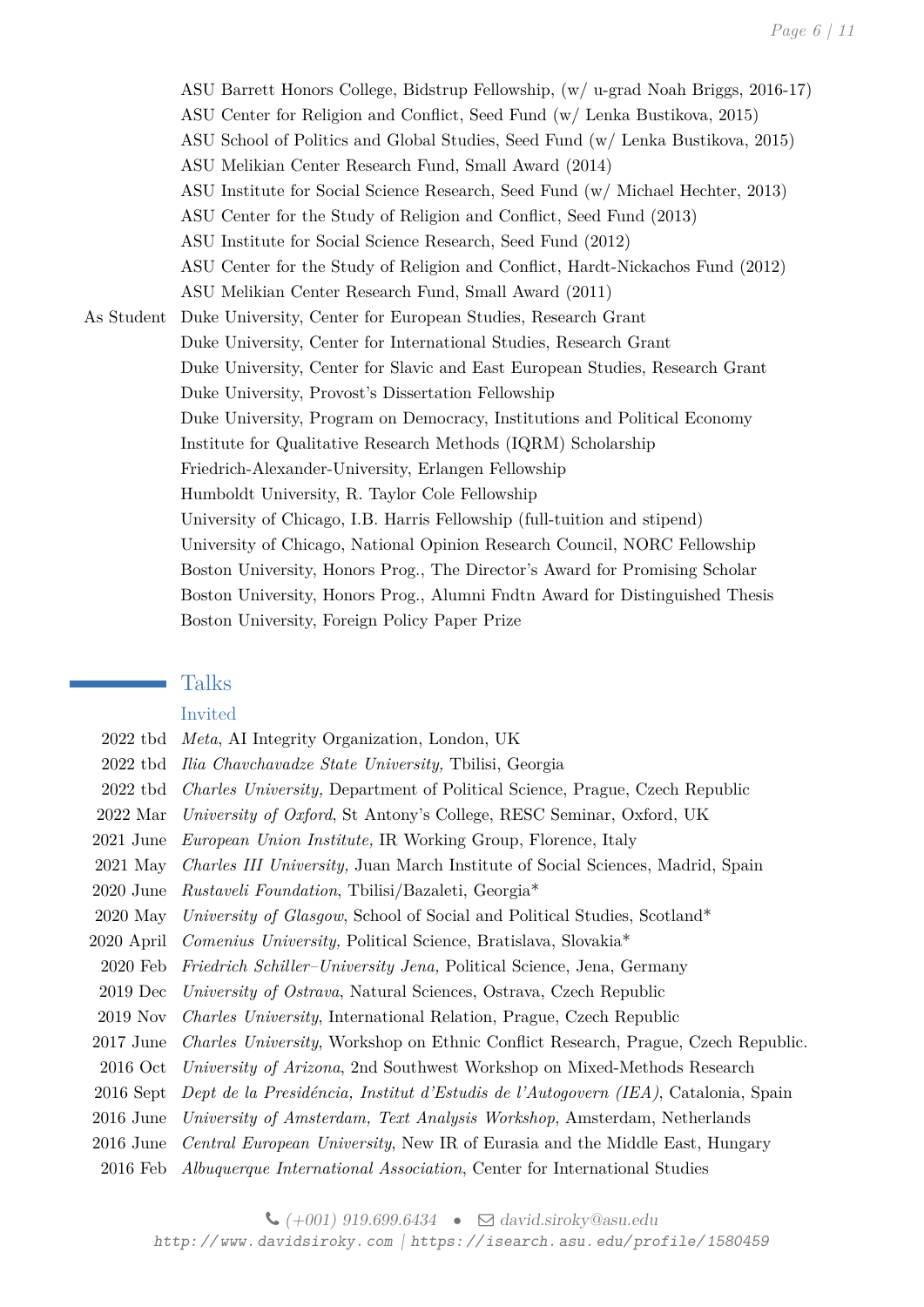- 2015 May *University of Central Florida*, Intelligence Center for Academic Excellence
- 2014 July *Yale University*, Summer Program in Prague, Czech Republic
- 2014 July *University of Bern*, Institute of Political Science, Bern, Switzerland
- 2014 May *Academic Swiss Caucasus Net*, Hertie School of Governance, Berlin, Germany
- 2014 May *Qafqaz University*, Economics and International Relations, Baku, Azerbaijan
- 2013 Jan *University of Nebraska Lincoln*, Department of Political Science
- 2012 Dec *Central European University*, Int'l Relations and European Studies, Hungary
- 2012 Dec *Michigan State University*, Department of Political Science
- 2012 Nov *University of New Mexico*, Southwest Workshop on Mixed Methods Research
- 2012 July *Peace Research Institute Oslo*, Center for the Study of Civil War, Oslo, Norway
- 2012 June *Ilia State University*, Department of Political Science, Tbilisi, Georgia
- 2012 June *Johannes Gutenberg University*, Institute for Political Science, Mainz, Germany
- 2012 July *Yale University*, Program on Central Europe
- 2011 May *George Washington University*, Ethnic Politics Workshop II
- 2011 Sept *George Mason University*, School for Conflict Analysis and Resolution
- 2010 Oct *Central European University*, Int'l Relations and European Studies, Hungary
- 2010 Apr *Yale University*, Department of Political Science
- 2010 Mar *University of British Columbia*, Department of Political Science, BC, Canada
- 2009 Dec *University of Chicago,* Workshop on Partition Violence
- 2009 Oct *University of Washington, Seattle*, Department of Political Science
- 2009 Feb *University of North Carolina–Chapel Hill*, Russia and Its Empires
- 2009 Jan *University of Florida,* Political Science Department
- 2009 Jan *University of Rochester*, Department of Political Science
	- \* Cancelled due to Covid-19. Plans to rescheduled.

#### Conference Presentations

- 2021, 2022 *Annual Meeting of the Midwest Political Science Association*, Chicago; *Association for the Study of Nationalities*, Columbia University; *European Consortium for Political Research*, Innsbruck, Austria; *Association for the Study of Nationalities*, online; *Council for European Studies*, online; *Annual Meeting of the American Political Science Association*, online
- 2018, 2019, *Annual Meeting of the American Political Science Association*, online; *European Consortium* 2020 *for Political Research*, Wrocław, Poland; *IAICS Conference*, Brno CZ; *Association for the Study of Nationalities*, Columbia University; *Western Political Science Association*, San Diego; *Association for Slavic, East European, and Eurasian Studies*, Boston; *Annual Meeting of the American Political Science Association*, Boston; *European Political Science Association*, Vienna, Austria; *Association for the Study of Nationalities*, Columbia University
- 2015, 2016, *Annual Meeting of the American Political Science Association*, San Francisco; *European*
	- 2017 *Political Science Association*, Milan; *Association for the Study of Nationalities*, Columbia University; *European Consortium for Political Research*, Prague; *Association for Slavic, East European, and Eurasian Studies*, Lviv; *Association for the Study of Nationalities*, Columbia University; *Association for Slavic, East European, and Eurasian Studies*, Philadelphia; *Society for the Scientific Study of Religion*, Newport Beach, CA; *Annual Meeting of the American Political Science Association*, San Francisco; *International Conference for Europeanists, Sciences Po*, Paris; *Association for the Study of Nationalities*, Columbia University; *Annual Meeting of the Western Political Science Association*, Las Vegas.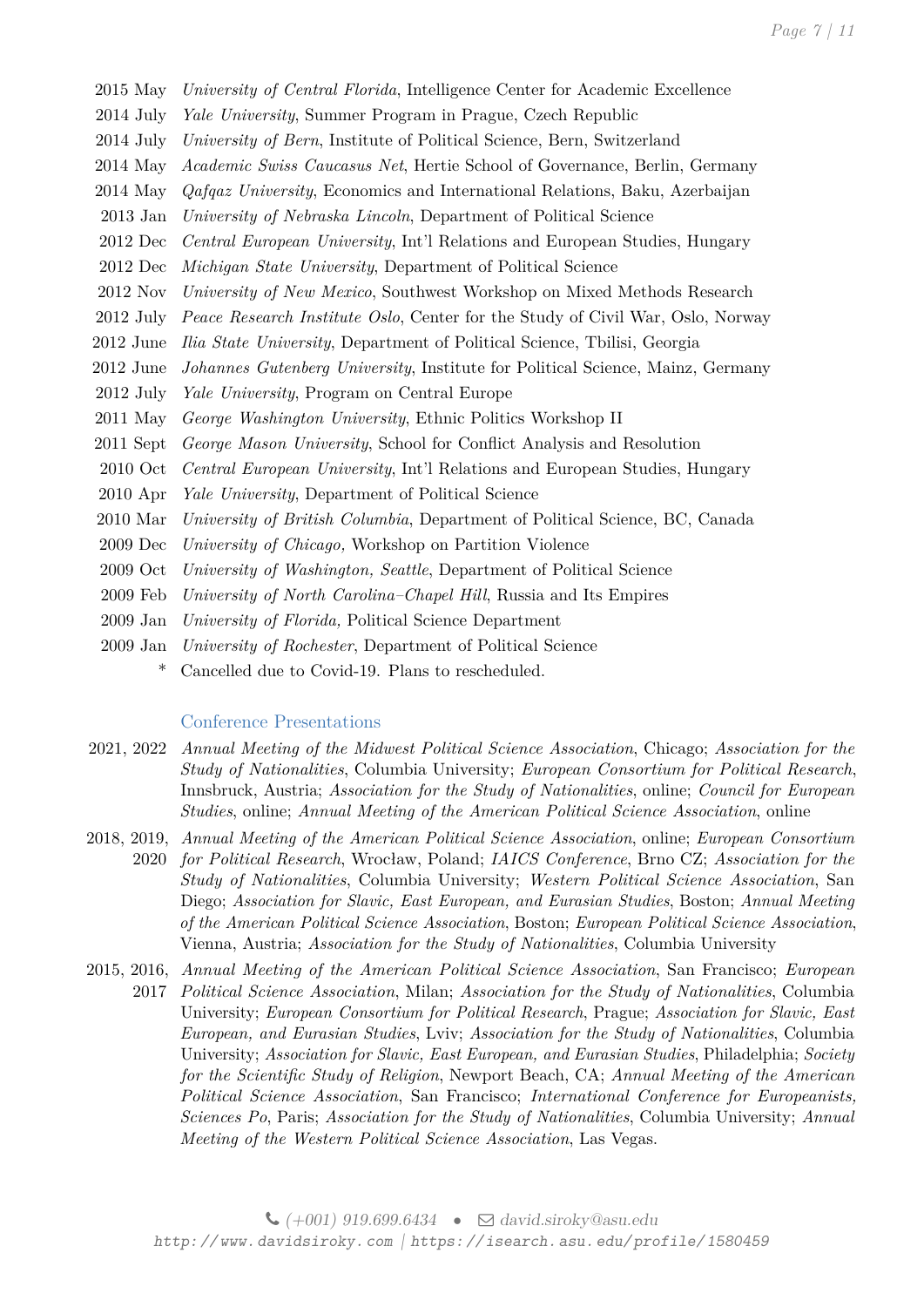- 2012, 2013, *Annual Meeting of the American Political Science Association*, Washington DC; *Association* 2014 *for the Study of Nationalities*, Columbia University; *Annual Meeting of the American Political Science Association*, Chicago, IL; *Association for the Study of Nationalities*, Columbia University; *Annual Meeting of the American Political Science Association*, New Orleans (canceled); *Academic Swiss Caucasus Net*, Yerevan, Armenia
- 2009, 2010, *Annual Meeting of the International Peace Science Society*, LA, CA.; *Annual Meeting of the* 2011 *American Political Science Association*, Seattle WA; *Association for the Study of Nationalities*, Columbia University; *Annual Meeting of the American Political Science Association*, Washington DC; *Association for the Study of Nationalities*, Columbia University; *International Studies Association*, New Orleans, LA; *Annual Meeting of the American Political Science Association*, Toronto, CAN; *Joint Statistical Meetings*, Washington, DC; *Annual Meeting of the Society for Political Methodology*, Yale University; *Association for the Study of Nationalities Convention*, Columbia University.

# Teaching (in person, hybrid and e-courses)

- B.A./B.S. Introduction to Comparative Government War, Peace and Prosperity Religion, Ethnicity and Conflict Nations, States and War Film, Politics and Conflict Contemporary Global Controversies
- M.A./Ph.D. Political Methodology I Political Methodology III Ethnic Conflict Comparative Studies in Conflict Politics of Russia, Eastern Europe and Eurasia
	- Awards Distinguished Professor of the Year in Political Science, ASU (Awarded 2014) Faculty Women's Association Outstanding Faculty Mentor (Nominated 2012) Zebulon Pearce Distinguished Teaching Award, ASU (Nominated 2013, 2016, 2019) College of Liberal Arts & Sciences Teaching Award, ASU (Nominated 2016) The Graduate College, Outstanding Faculty Mentor Award, ASU (Nominated 2021)

# Students Supervised

Ph.D. Advisees (15)

*Dissertation Committee Chair*

Nathan Tarr (ASU, Political Science, prospectus defended)

Namig Abbasov (ASU, Political Science, prospectus defended)

Haroon Atcha (ASU, Political Science, 2020); \*Data Scientist, US Foods

Valery Dzutsati (ASU, Political Science, 2018); \*Visiting Assistant Professor, University of Kansas, 2021-2023

*Dissertation Committee Member*

Peyman Asadzadehmamaghani (ASU, Political Science, prospectus defended), USIP Peace Scholar 2021-2022; Postdoctoral Fellow, 2022-2023, Harvard University, Belfer Center, Middle East Initiative

Samuel Goldenberg (ASU, Political Science, prospectus defended)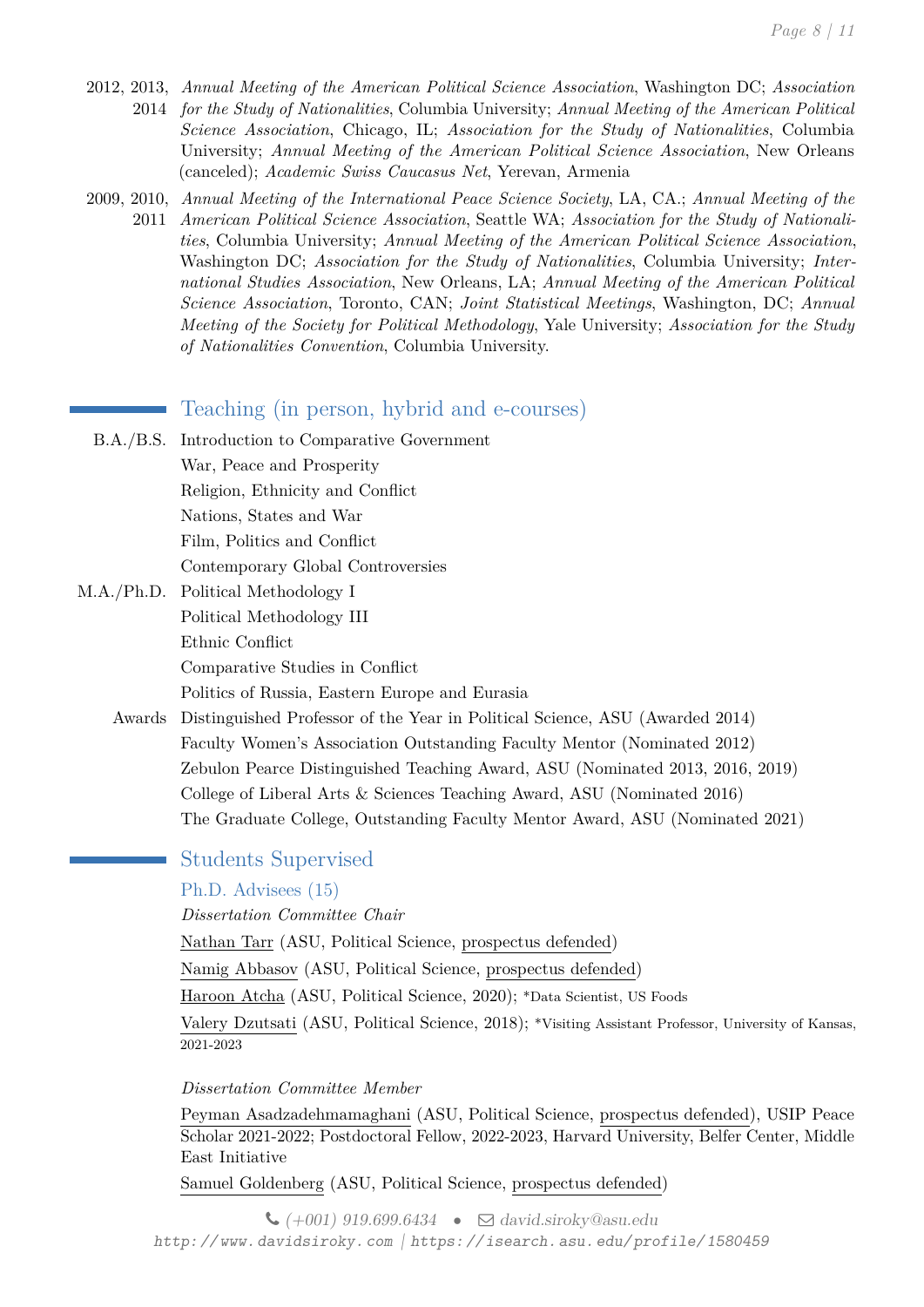Chirasree Mukherjee (ASU, Political Science, prospectus defended)

Chen Jiang (ASU, Political Science, prospectus defended)

Cagla Demirduzen (ASU, Political Science, prospectus defended)

Seyedbabak Rezaeedaryakenari (ASU, Political Science, 2018), (Chair: Cameron Thies); \*Assistant Professor of Political Science, Leiden University

Allison Varley (ASU, Psychology, 2017), (Chair: Steven Neuberg); \*Behavioral Researcher, Swiss Re, New York

Yong Ouk Cho (ASU, Political Science, 2015), (Chair: Sheldon Simon); \*Adjunct Professor, Graham School of Business, York College of Pennsylvania

Scott Swagerty (ASU, Political Science, 2015), (Chair: Miki Kittilson); \*Methodologist, Office of the Arizona Auditor General

David Muchlinski (ASU, Political Science, 2013), (Chair: Carolyn Warner); \*Assistant Professor of Political Science, Georgia Institute of Technology

Christopher Hale (ASU, Political Science, 2013), (Chair: Carolyn Warner); \*Associate Professor of Political Science, University of Alabama (Tenured 4/2021)

M.A./B.A. John Sprague (ASU, Barrett College, 2015-2016), Junior fellow; <u>Eric Dunn</u> (ASU, W.P. 2016-2021 Carey, 2015-2016), CSRC fellow; Noah Briggs (ASU, 2015-2016), Junior fellow; thesis advisor;

(15) Audrey Hopkins (ASU, Barrett Honors College, 2015-16), thesis reader; Frank Godino (ASU, Barrett College, 2016-17), thesis advisor; Natalie Hochhaus (ASU, Barrett College, 2016- 17), CSRC fellow; Anita Rocha (ASU, Business and Global Politics, 2017-18), thesis reader; Laura Frasure (ASU, Barrett College, 2017-18), thesis reader; Nicholas Cortez (ASU, Barrett College, 2018-19), CSRC fellow; Daiva Scovil (ASU, Barrett College, 2018-19), CSRC fellow; Robert Brown (ASU, Barrett College, 2018-19), thesis advisor; Pratik Nyaupane (ASU, Fulton Engineering College, 2019-20), Junior fellow; Hao Wang (ASU, SPGS, MA, 2020), thesis reader; Noah Pensak (ASU, SPGS, BA, 2020), thesis reader; Kelly Morris (ASU, SPGS, MA, 2021), thesis reader; Kerry Morris (ASU, SPGS, MA, 2021), thesis reader

M.A./B.A. <u>Mark Dietzen</u> (Yale MA International Relations, 2010), thesis advisor; <u>Josh Caron</u> (ASU,

2010-15 (14) MA Political Science, 2011), thesis advisor; Liza Van Gundy (Yale BA Political Science, 2010), thesis advisor; Nastja Cigic (ASU, Barrett College, BA Political Science, 2011), thesis advisor; Bryce Cashman (ASU, Barrett College, 2011), thesis reader; Blake Franko (ASU, Barrett College, 2012), thesis advisor; Rahul Presai (ASU, Barrett College, 2012), CSRC fellow/thesis advisor; Carmel Dooling (ASU, Political Science, 2012), mentor/letter writer; Daniel Mark (ASU, Russian, 2012), thesis reader; Scott Ridout (ASU, Barrett Honors College, 2012), thesis reader; Cristian Cirjan (ASU, Barrett College, 2012-13), CSRC fellow; Tania Cohen (ASU, Barrett College, 2014), Junior fellow; Cody Inglis (ASU, Barrett College, 2015), CSRC/Junior fellow, thesis advisor; Ethan Wilson (ASU, Barrett College and Flinn Scholar, 2014-15), CSRC fellow.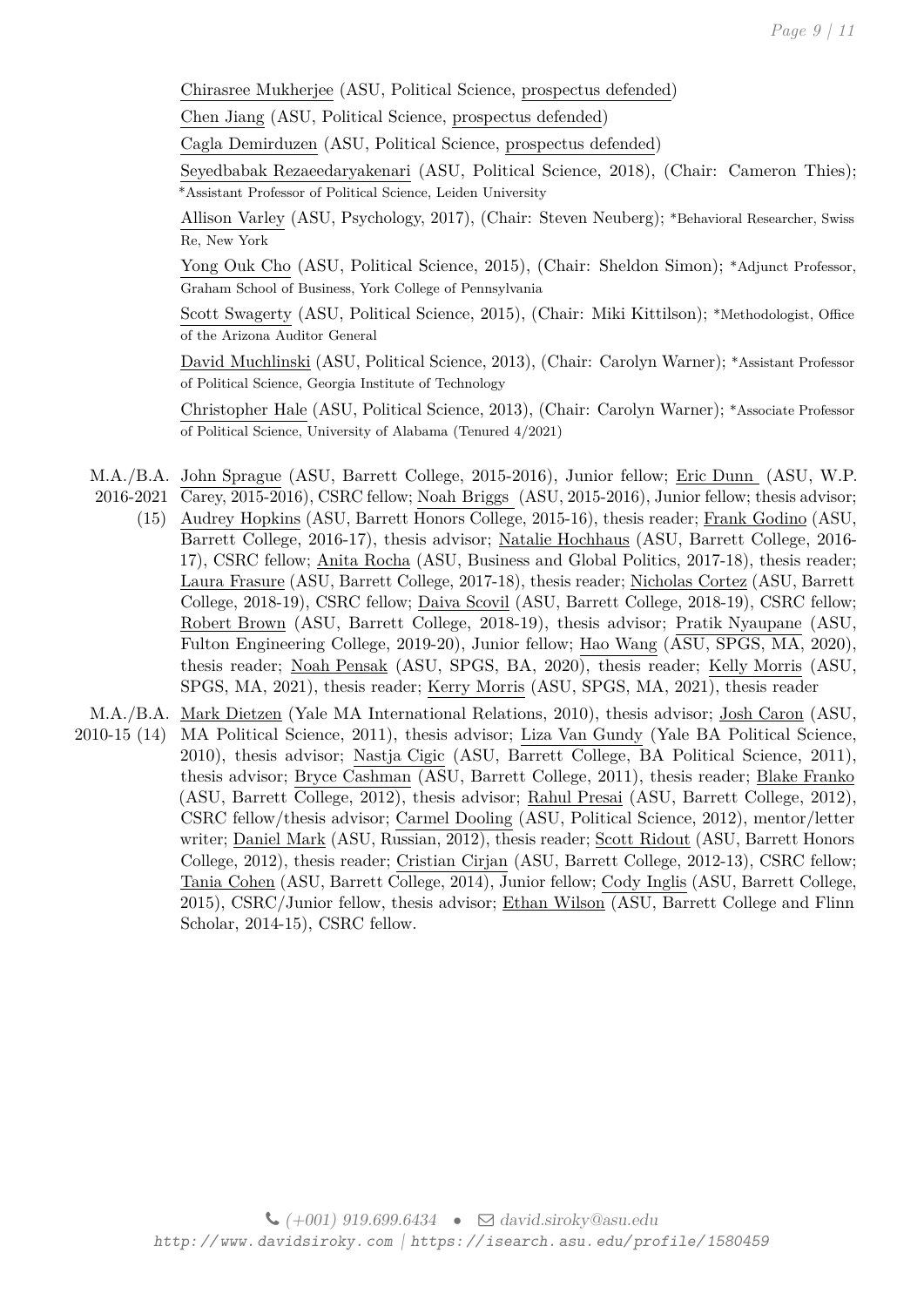## Service

## To the Public

- Interviews Catalonia's independence and Carles Puigdemont, La Razon, Spain, 09.24.2021; Butina's Plea, Nezavisimaya Gazeta, Russia, 12.10.2018; Secession in Catalonia and Iraqi Kurdistan, Sveriges Radio, National Public Radio of Sweden, Godmorgon, världen!, 10.04.2017; Nonlinear war on the Russian Periphery, Albuquerque Journal, DC office, 02.24.2016; Scottish reverberations, Christian Science Monitor, Europe Desk, Paris, 09.22.2014; L'héritage religieux a pesé sur le vote, Le Quotidien Jurassien, Switzerland, 06.08.2014; A sombra da separação, O GLOBO, Brazil, 03.23.2014; The Conflict in Georgia, N. Carolina Morning News, WPTF, 680 AM., 08.14.2008.
	- Op-Eds 'The Fog of Non-Linear War', Essay, Georgian Review, 10.2015; 'What Putin wants in Ukraine', Op-Ed, The Arizona Republic, 3.16.2014 (w/ Davit Aprasidze); 'Georgia: The More Things Change', Op-Ed, Foreign Policy Journal, 10.12.2012 (w/ Valery Dzutsev); 'Defusing the Kosovo Bomb', Op-Ed, Gazeta Panorama [Albania], 1.12.2008; 'Only NATO Expansion will Deter Russia', Op-Ed, Kyiv Post [Ukraine] 8.20.2008 (w/ Maria Chelova); 'Averting Conflict in the Caucasus,' Op-Ed, News & Observer [US], 8.12.2008;
	- Letters 'Kosovo, controversially free at last,' Letter, The Economist[UK], 3.7.2008; 'A Balkan Fable,' Letter, The Economist [US], 12.14.2007; 'Let's define terms in Kosovo cause,' Letter, Boston Globe [US], 8.18.2007.
	- Elections Presidential General Election 2012, Maricopa County, Arizona, Poll Worker.

## To the Profession

Prof. Society European Consortium for Political Research (ECPR), Co-Chair of the Steering Group on Committees Participation and Mobilisation, 2021-2023.

> Association for Slavic, East European, and Eurasian Studies (ASEEES), Committee on Academic Freedom and Advocacy, 2019-2021.

> Association for Slavic, East European, and Eurasian Studies (ASEEES), Carnegie Russian Scholar Award, 2021-2023.

> American Political Science Association (APSA), John Kincaid Best Article Award Committee, Federalism and Intergovernmental Relations Section, 2018-2019.

> American Political Science Association (APSA), Weber Best Paper Award Committee, Religion and Politics Section, 2017-2018.

> European Consortium for Political Research (ECPR), Elected member of the Steering Group on Immigration and Ethnicity Section, Steering Committee, 2017-2020.

> Association for the Study of Nationalities (ASN), Program Committee, Caucasus Section, 2013-present.

> American Statistical Association (ASA), Defense and National Security Section, Award Committee, 2010.

Ed. Boards *Caucasus Survey*, International Advisory Board, 2015-present

*Nationalities Papers*, Editorial Board, 2020-present

Institutional European Union, Ministry of Education, Evaluation of the Research Infrastructures of the Reviews Czech Republic (2019); Politics and International Relations Program Evaluation, Ilia State University, Georgia (2021).

Grant Rev *Economic and Social Research Council (ESRC), United Kingdom (2018)*.

Tenure Rev *Central European University (2019).*

External Rev *Bar Ilan University (2022).*